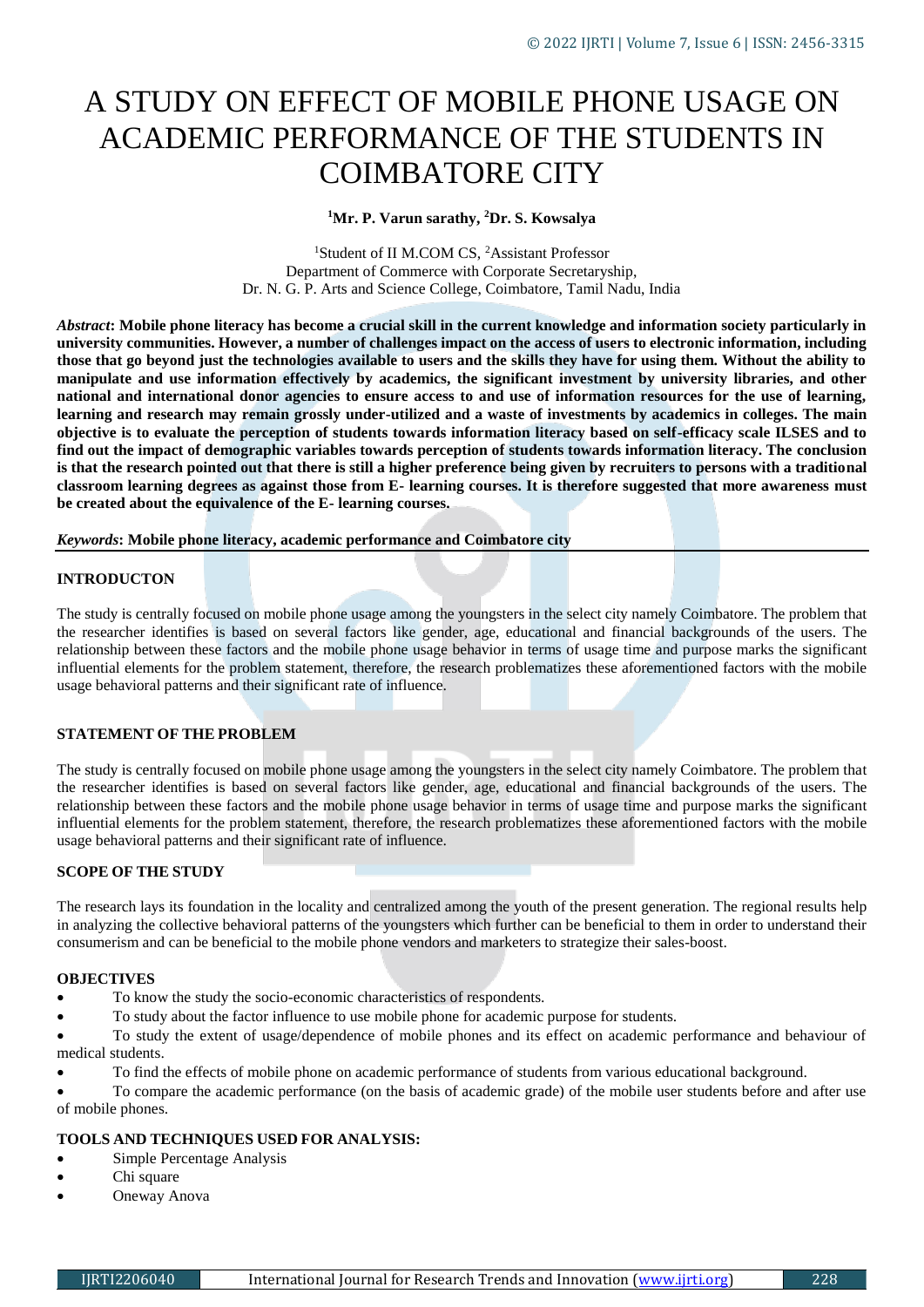- Weighted Average method
- Ranking Analysis

#### **LIMITATION OF STUDY:**

- The study is limited in its sense in terms of its geographic constraints.
- The researcher has chosen Coimbatore city as the select city for collecting the data.

 The same methodology could be applied to any specific location and a wider approach could result in enriched data and analysis.

Another limitation with regard to this paper is that the data analysis.

 The analysis of the data is limited to certain factors and they are not deeply dived in order to understand the psychometrics and digital consumerism of the users

 It is just focused on a few factors and the results are only based on the behavior and surface-level consumerism. These contribute to the limitations of the study and this paper.

#### **REVIEW OF LITERATURE**

Stuckey (2021) identifies 5 components like imagination, appropriation, objectification, incorporation and conversion as causes of addiction to cell phone. He explained that cell phones have unprecedented ability to exert influence on our social interactions and daily life. They are very intrusive in our social space. This technology could bring man to be individualistic alienating him from society or converging a single language or set of norms.

Sara (2020) discussed the influence of cell phones on teen culture. Cell phones purely have a negative effect on the social and ethical behavior because they socially breed a culture of introverted, isolated people who are unable to deal with real interpersonal interaction. They train to communicate with others through cell phone. Ethically, they reduce social standards and breed the idea that ignoring morals and social laws and standards put in place by those who have overcome the urge to become a paranoid with their cell phone.

Laramie (2019) discovered and coined the syndrome, "RINGXIETY". This phenomenon is auditory hallucination of ringing cell phone. It is a strong ' It is a hallucination or a false belief that makes a person hears his/her cell phone ringing when it is not. It triggers anxiety when we feel or perceive cell phone ringing. This arises out of addiction to cell phone. Therefore there is dire need for cure of ringxiety as it causes stress and frustration.

According to the study of Udoh (2015) entitled the "The role of mobile phones in education and counselling", the result of his study reveal that some people may want to ban cellphones from classroom for good reasons. But as some advocate of mobile learning would argue. They stated that they did not ban pens and paper in school that student can write in school even though you could poke someone in the eye. This means that mobile phone will be utilize to enhance the students' performance and to those practicing counsellor.

#### **DATA ANALYSIS AND INTERPRETATION**

- Simple Percentage Analysis
- Chi square
- Oneway Anova
- Weighted Average method
- Ranking Analysis

#### **SIMPLE PERCENTAGE ANALYSIS:**

The percentage analysis is mainly used to specify the number of respondents in this sample falling in each category. Further, it is also used as a standard for comparison purpose.

A number of respondent's distribution shows the number of frequencies in various classes, which helps to get preliminary ideas with respects to objectives under study. Therefore, as a first step, number of respondents for various variables under this study constructed. To interpret the results comprehensively percentage values are computed.

#### **FORMULA:**

Number of respondents

Percentage analysis = ------------------------------------------ \*100

Total number of respondents

#### **TABLE SHOWING GENDER OF THE RESPONDENTS**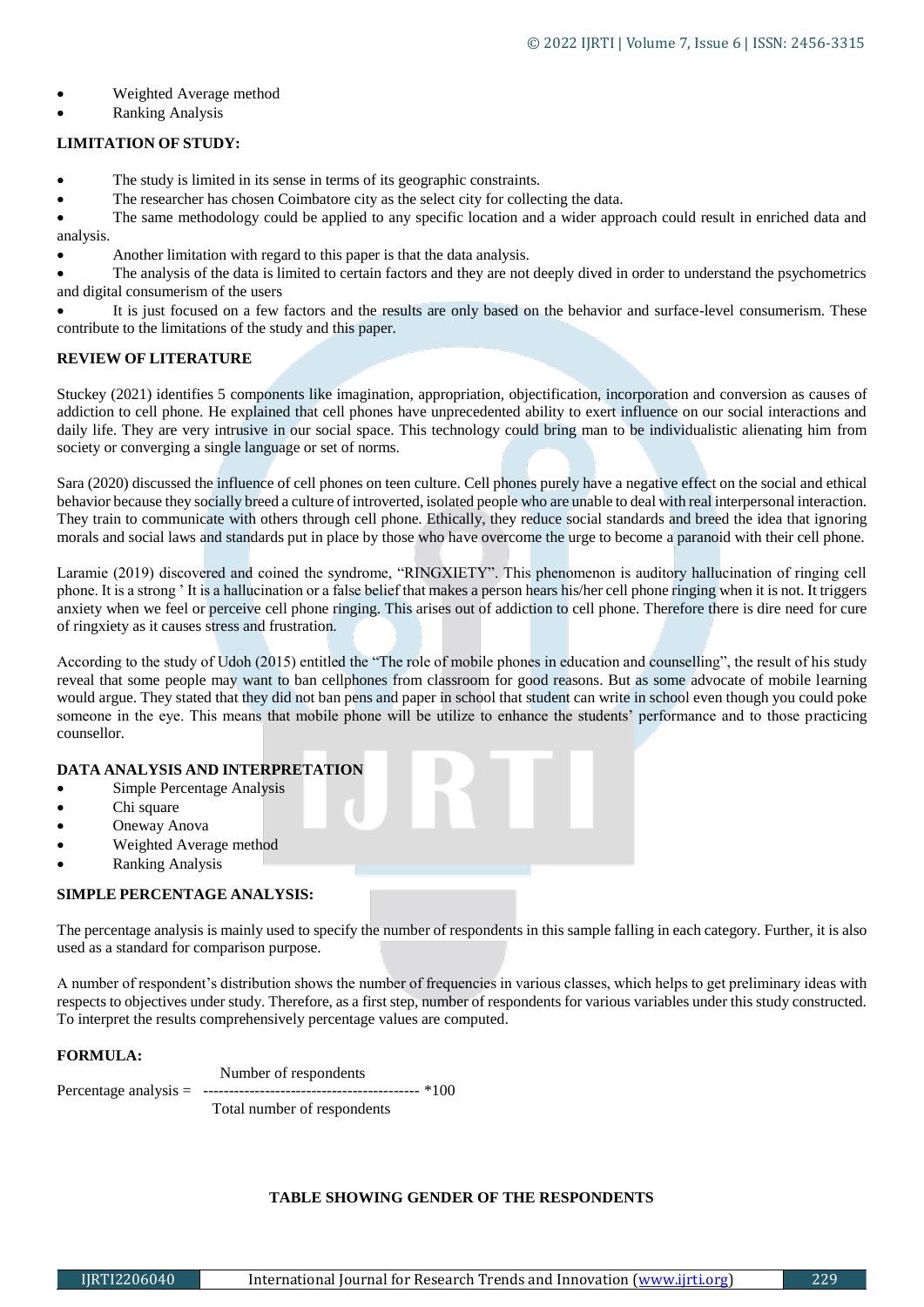| S.No | Gender       | <b>Number of Respondents</b> | Percentage $(\% )$ |
|------|--------------|------------------------------|--------------------|
|      | Male         | 69                           | 58                 |
|      | Female       | 51                           | 43                 |
|      | <b>Total</b> | 120                          | 100                |

#### Source: Primary data **INTERPRETATION**

From the above table it is found that 58% of the respondents were Male and 43% of the respondents were Female. Majority 58% of the respondents were Male.

### **TABLE SHOWING MARITAL STATUS OF THE RESPODENTS**

| S.No | <b>Marital status</b> | <b>Number of Respondents</b> | Percentage $(\% )$ |
|------|-----------------------|------------------------------|--------------------|
|      | Married               | $\overline{C}$               | 48                 |
|      | Unmarried             | 63                           | 53                 |
|      | <b>Total</b>          | 120                          | 100                |

Source: Primary data

## **INTERPRETATION**

From the above table it is found that 48% of the respondents were married and 53% of the respondents were Unmarried. Majority 53% of the respondents were Unmarried.

#### **CHI-SQUARE**

#### **CHI-SQUARE TEST TO FIND THE SIGNIFICANT RELATIONSHIP BETWEEN DURATION OF MOBILE PHONES USAGE DURATION AND PROBLEMS FACED IN MOBILE PHONE**

#### **Null Hypothesis (Ho)**

There is no significant relationship between of mobile phones usage duration and problems faced in mobile phone.

#### **Alternative Hypothesis (Ha)**

There is significant relationship between duration of mobile phones usage duration and problems faced in mobile phone.

| <b>Calculated</b><br>Value | <b>Table Value</b> | <b>Degree of freedom</b>   Level of | significance | <b>Result</b> |
|----------------------------|--------------------|-------------------------------------|--------------|---------------|
| 17.195                     | 39.997             | 20                                  | 5%           | Rejected      |

The table 4.21 deals with the calculated value of x2 (17.195) is less than table value (39.997) so the hypothesis is rejected. Hence it can be concluded that there is significant relationship between duration of mobile phones and problems face while using mobile phones.

## **CHI-SQUARE TEST TO FIND THE SIGNIFICANT RELATIONSHIP BETWEEN STUDENT'S PERCEPTIONS ON THE POSITIVE EFFECTS OF MOBILE PHONE AND LEARNING ACHIEVEMENT**

#### **Null Hypothesis (Ho)**

There is no significant relationship between student's perceptions on the Positive effects of mobile phone and learning achievement. **Alternative Hypothesis (Ha)**

There is significant relationship between student's perceptions on the Positive effects of mobile phone and learning achievement.

| <b>Calculated</b><br>Value | <b>Table Value</b> | Degree of freedom | Level of<br>significance | <b>Result</b> |
|----------------------------|--------------------|-------------------|--------------------------|---------------|
| 42.25                      | 46.928             | つら<br>ىك          | 5%                       | Rejected      |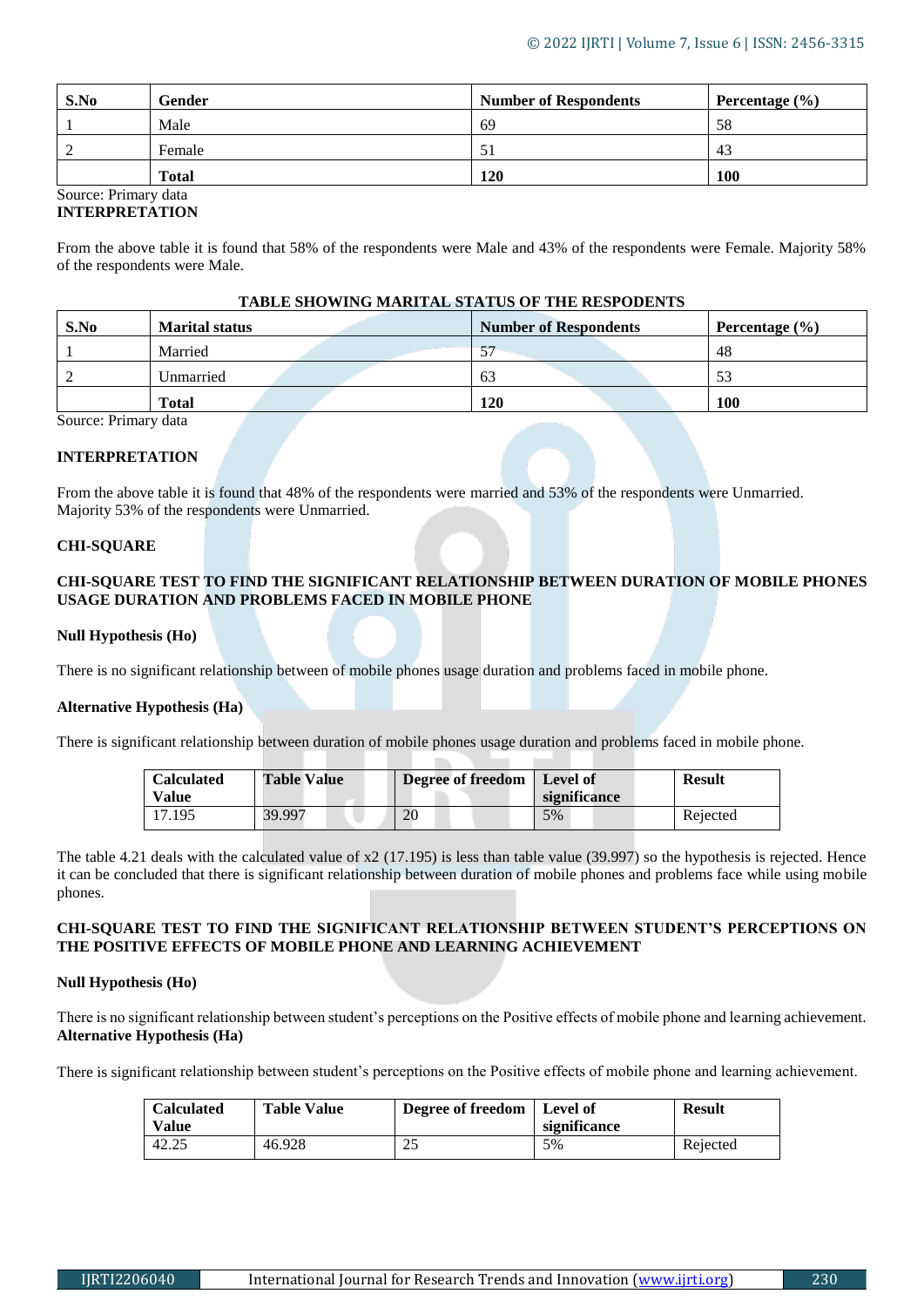The table 4.21 deals with the calculated value of  $x^2$  (42.25) is less than table value (46.928) so the hypothesis is rejected. Hence it can be concluded that there is significant relationship between student's perceptions on the Positive effects of mobile phone and learning achievement.

## **ONE WAY ANOVA**

# **OFTEN PLAYING GAMES AND ADDICTED TO MOBILE USAGE - ONEWAY ANOVA**

#### **Null Hypothesis**

There is no significant difference in the Often playing games and addicted to mobile usage.

#### **Alternative Hypothesis**

There is a significant difference in the Often playing games and addicted to mobile usage.

# **TABLE 4.3.1**

# **ANOVA**

| Often playing games and addicted to mobile usage |                |     |             |      |      |  |  |
|--------------------------------------------------|----------------|-----|-------------|------|------|--|--|
|                                                  | Sum of Squares | ldf | Mean Square |      | Sig. |  |  |
| <b>Between Groups</b>                            | .008           |     | .003        | .010 | .999 |  |  |
| <b>Within Groups</b>                             | 35.886         | 116 | .246        |      |      |  |  |
| Total                                            | 35.893         | 119 |             |      |      |  |  |

### **INTERPRETATION**

The above table highlights that the data for constructs were subjected to independent sample t-test. The levene's test for equality of variance was applied. The f.statistics value has corresponding significance (or p-value) greater than 0.05 for construct like Often playing games and addicted to mobile usage.

This means that for these construct null hypothesis gets to be rejected as "There is a significant difference in the Often playing games and addicted to mobile usage"

## **WEIGHTED AVEARGE METHOD**

## **STUDENT'S PERCEPTIONS ON THE NEGATIVE EFFECTS OF MOBILE PHONE ON LEARNING ACHIEVEMENTS**

| <b>FACTORS</b>                                                                 | Strongly<br>Disagree | Disagree | Can't Say | Strongly<br>Agree | Agree        | Mean<br>score | Rank           |
|--------------------------------------------------------------------------------|----------------------|----------|-----------|-------------------|--------------|---------------|----------------|
| Keep my mobile<br>phone on and the<br>ringtone disturbs<br>the class           | 275                  | 72       | 93        | 30                | 1            | 471           | $\mathfrak{D}$ |
| I purchased the<br>mobile phone<br>without the<br>permission of the<br>parents | 200                  | 136      | 51        | 36                | 11           | 434           | 5              |
| I send missed<br>calls to class<br>fellows to disturb<br>the classes           | 275                  | 112      | 42        | 46                | $\mathbf{0}$ | 475           |                |
| I waste my time<br>sending/writing<br>SMS during class<br>work                 | 210                  | 120      | 99        | $\overline{2}$    | 14           | 445           | 4              |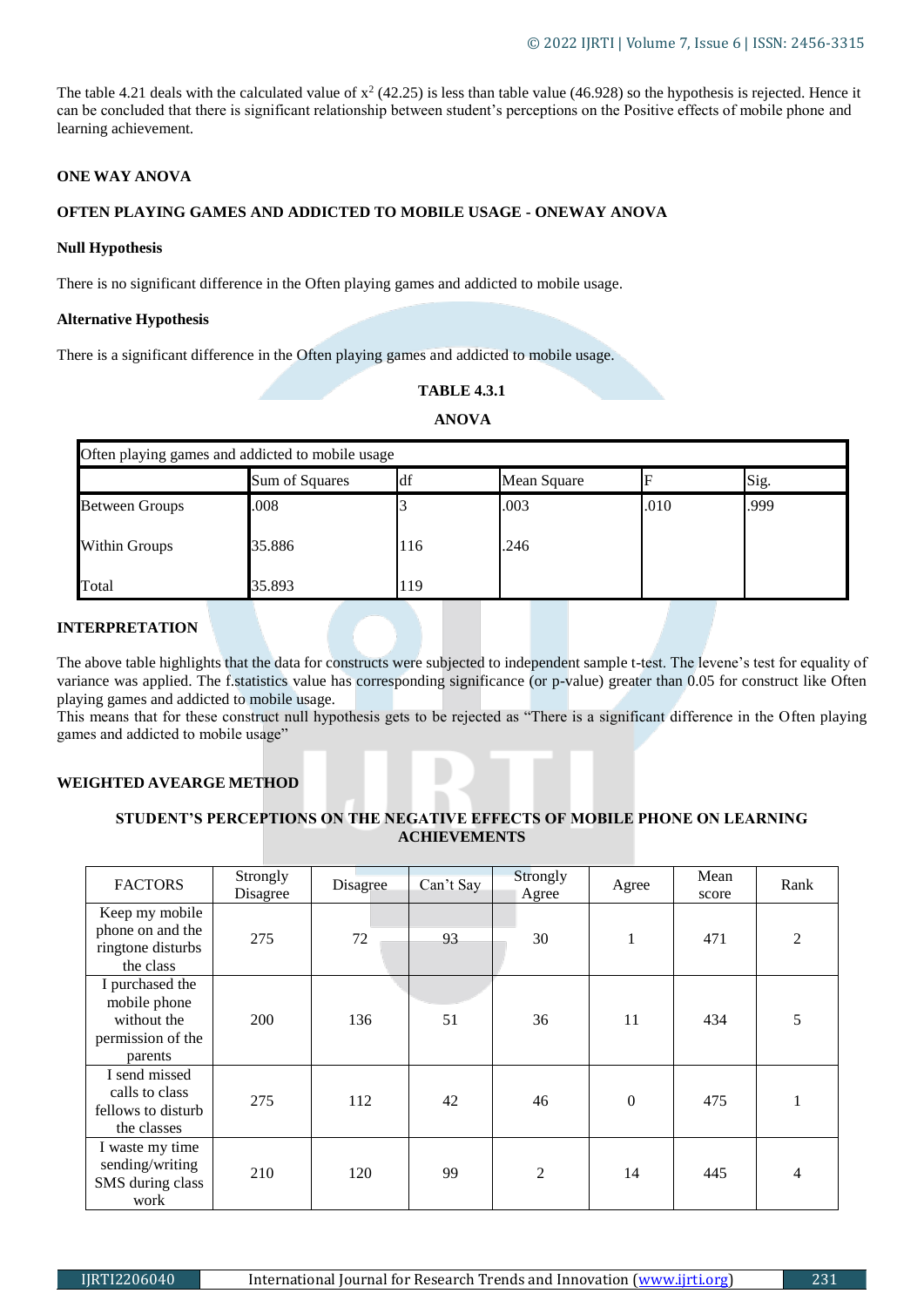| The Mobile<br>Phone has put<br>negative impact<br>on the students<br>moral values | 170 | 180 | 66 | 22 | 8  | 446 |  |
|-----------------------------------------------------------------------------------|-----|-----|----|----|----|-----|--|
| The Mobile<br>Phone is a waste<br>of time for<br>students                         | 165 | 124 | 96 | 26 | 11 | 422 |  |

#### **INTERPRETATION**

The above table result it is found that sending missed calls to class fellows to disturb the classes ranks 1, Keep my mobile phone on and the ringtone disturbs the class ranks 2, The Mobile Phone has put negative impact on the students moral values ranks 3, wasting my time sending/writing SMS during class work ranks 4, I purchased the mobile phone without the permission of the parents ranks 5 and The Mobile Phone is a waste of time for students ranks 6.

#### **INFERENCE**

Majority of the respondents say that sending missed calls to class fellows to disturb the classes ranks 1.

#### **RANKING ANALSIS**

A Rank analysis is any of several statistics that measure an ordinal association. The relationship between ranking of different ordinal variables or different ranking of the same variable. Where a "ranking" is the assignment of the label "First", "second", "third" etc.., to different observations of particular variable. A Rank analysis measure the degree of similarity two rankings, and can be used to assess the significance of the relation between them.

| <b>FACTORS</b>         | <b>TOTAL</b> | <b>AVERAGE</b> | <b>RANK</b> |
|------------------------|--------------|----------------|-------------|
| Online class           | 369          | 52.71          |             |
| Watch movies           | 280          | 40.00          | 3           |
| Using social media     | 238          | 34.00          |             |
| Gamming purpose        | 305          | 43.57          | 2           |
| <b>Online Shopping</b> | 166          | 23.71          | 6           |
| Taking photos and      | 138          | 19.71          |             |
| videos                 |              |                |             |
| Audio / Video calling  | 184          | 26.29          |             |

# **RANKING OF MOBILE PHONE USAGE BY STUDENTS**

#### **INTERPRETATION**

The above table result it is found that sending missed calls to class fellows to disturb the classes ranks 1, Keep my mobile phone on and the ringtone disturbs the class ranks 2, The Mobile Phone has put negative impact on the students moral values ranks 3, wasting my time sending/writing SMS during class work ranks 4, I purchased the mobile phone without the permission of the parents ranks 5 and The Mobile Phone is a waste of time for students ranks 6.

#### **INFERENCE**

Majority of the respondents say Online class ranks 1.

## **FINDINGS FOR SIMPLE PERCENTAGE**

- Mostly 37% of the respondents age is Below 30 years.
- Majority 58% of the respondents were Male.
- Majority 53% of the respondents were Unmarried.
- Majority 64% of the respondents were from Science Background.
- Majority 28% of the respondents use oppo.
- Majority 55% of the respondents completed P.G.
- Majority 66% of the respondents from Urban area.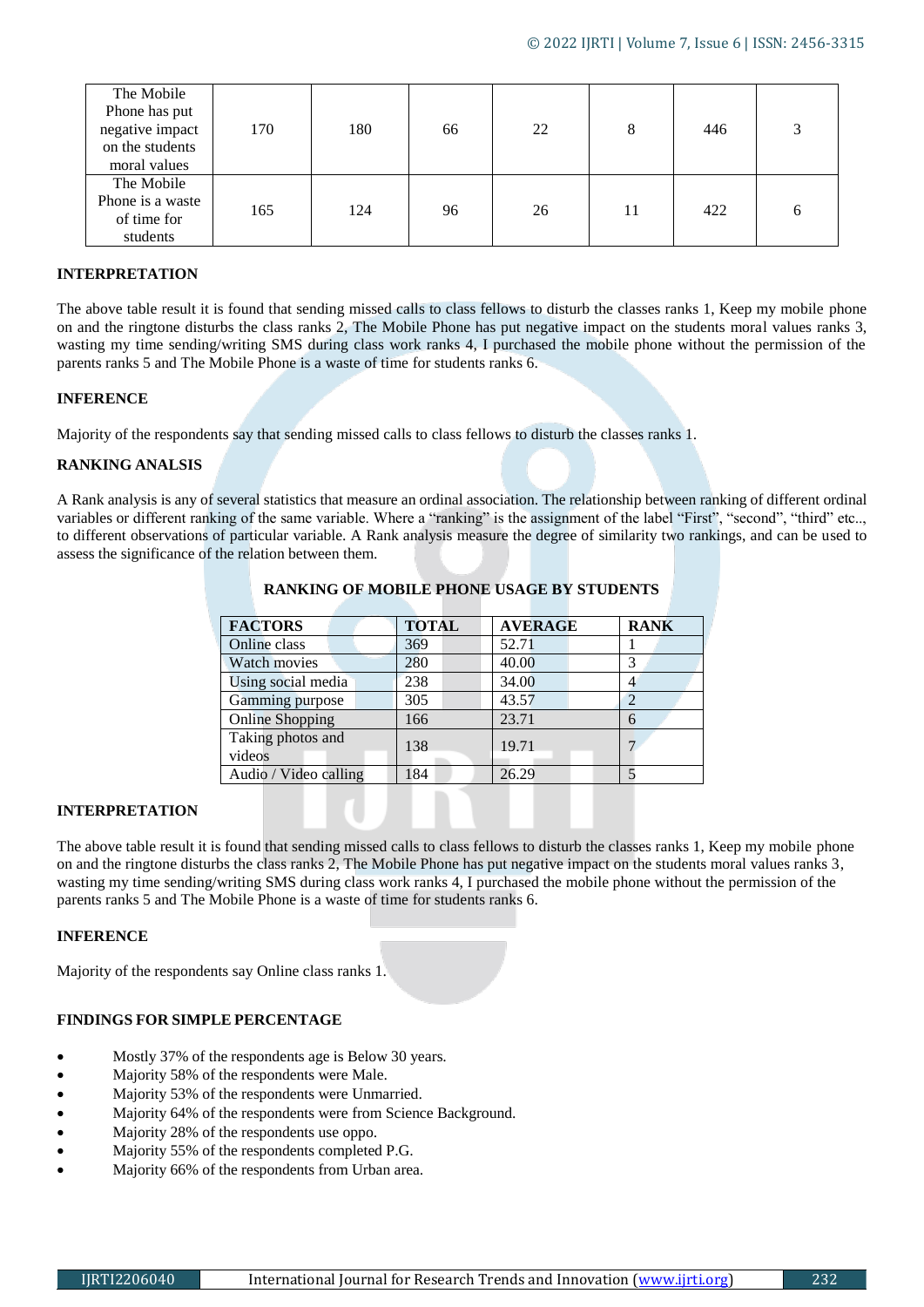#### **FINDINGS FOR CHI-SQUARE**

Result shows that there is significant relationship between duration of mobile phones and problems face while using mobile phones.

Result shows that there is significant relationship between student's perceptions on the Positive effects of mobile phone and learning achievement.

#### **FINDINGS FOR ONE WAY ANOVA**

Result shows that there is a significant difference in the Often playing games and addicted to mobile usage.

#### **FINDINGS FOR RANKING METHOD**

Majority of the respondents say Online class ranks 1.

#### **FINDINGS FOR WEIGHTED AVEARGE METHOD**

Majority of the respondents say that sending missed calls to class fellows to disturb the classes ranks 1.

#### **SUGGESTIONS**

 Cell phones can be a learning tool for student as they can learn a new form of technology as well as explore the Internet if the phone has the capability to do so.

Many cell phones allow access to the Internet, which can help a student obtain answers to questions very quickly and easily.

 We believe that Smartphones can allow students to work in groups on projects, sharing information and discoveries. They can move toward a common goal, again, in a format they are comfortable using.

We believe that there should be a certain limit for usage of mobile phone. Because over usage of mobile phone could also leads to certain health issue like eye sight weakening, headache and other problem as well.

 We recommend teachers to set ground rules for smartphones in classroom, along with clear expectations of what happens if they're used inappropriately. Just like with anything else, too much of something can be a bad thing but just enough, can be perfect for learning in new ways

#### **CONCLUSION**

Cell phones are an integral part of our daily life as well as university life. Even a casual observation of today's university students will reveal cell phones being used, both overtly and covertly, in every possible campus setting, including the classroom. As cell phone technology continues its rapid development, the device appears capable of contributing to student learning and improved academic performance. In essence, the study revealed that cell phones are beneficial for learning but learners have a tendency to abuse them. Cell phones are increasingly one of the most popular information access devices and what stands out from the study is the high use of interactive, multiuser functions which can at times be disruptive or beneficial during study. Cell phones are undeniably convenient, helpful tools for study and can be a hurtful source of distraction depending on the attitude and use pattern of a student

#### **REFERENCE**

1. KCDC Press Release COVID-19 Domestic Outbreak Status" (July 7, 00:00) https://www.cdc.go.kr/board/board.es/mid

2. Ministry of Science and Technology Information and Communication.-Press release(May 22). https//www.msit.go.kr/web/msipContents/contentsView.do?cateld=status&artld=2948081)

3. J. G. Kim "Content Prism/Cellular phone calls and related services, Digital contents, Vol.2 No. pp111-113, 2003.

4. K.H. Kim "Effects of Frequency of Mobile Phone Call and Text Messaging on Mobile Phone Dependency in Middle School Students", Center for Social Welfare Research Yonsei University, Vol. 52 No. pp171-197, 2017.

5. J.S. Hyun, C.J. Park, and H.H. Ha "Analysis of Gender Difference in Time Perspectives and Relationship with Self-Efficacy about Mobile Phone Addiction of Adolescent" The Korea Content Society, Vol.13 No.6, pp 412-424, 2013. DOI: <http://doi.org/10.5392/jkca.2013.13.06412>

6. J.B. Jung, K.C, Nam, and M.G. Choi " Research on Functional Use and Demands for Cellular Phone in The Aged" The Korea Academia-Industrial cooperation Society Vol. 10, No. 2, pp 455~462, 2009.

7. H. Lee, & S.M. Yang "Differential effects of parenting styles, psychological traits, and purpose of smartphone use upon Korean adolescent's smartphone dependence", Korean Journal of Journalism & Communication Studies Vol.62 No.5, pp.175-214, 2018.

8. M.H. Park, Y.J. Kim, S.T. Lee, and M.Y. Choi, "A Study on the User Needs by Age Group in Mobile Phone"-"focused on the Difference of Use Frequency and Necessity for Function of Mobile Phone between 20s and 50s."Journal of Digital Design, Vol.7, No.4, pp.269-276, 2008